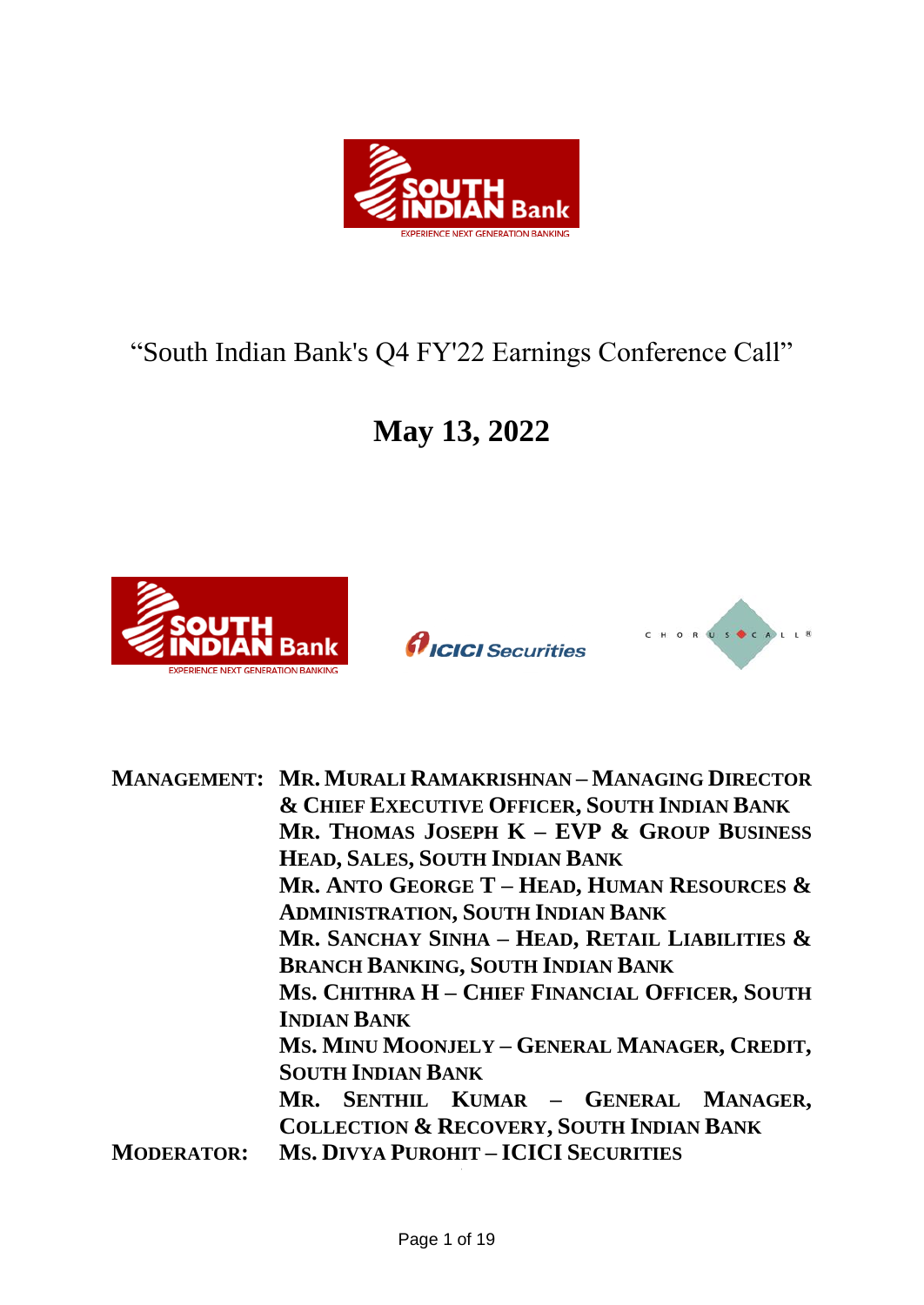

| Moderator:           | Ladies and gentlemen, good day and welcome to the South Indian Bank Q4 FY'22 Earnings<br>Conference Call hosted by ICICI Securities. As a reminder, all participant lines will be in listen-<br>only mode. There will be an opportunity for you to ask questions after the presentation<br>concludes. Should you need assistance during the conference call, please signal an operator by<br>pressing '*' then '0' on your touchtone phone. Please note that this conference is being recorded.<br>I now hand the conference over to Ms. Divya Purohit from ICICI Securities. Thank you and over<br>to you, ma'am. |
|----------------------|--------------------------------------------------------------------------------------------------------------------------------------------------------------------------------------------------------------------------------------------------------------------------------------------------------------------------------------------------------------------------------------------------------------------------------------------------------------------------------------------------------------------------------------------------------------------------------------------------------------------|
| Divya Purohit:       | Thank you, Tanvi. Welcome everyone. On behalf of ICICI Securities, I welcome you all to the<br>Q4-2022 Results Call of South Indian Bank. I would now like to hand over the call to Mr. Murali<br>Ramakrishnan -- Managing Director and CEO, South Indian Bank. Thank you and over to you,<br>Sir.                                                                                                                                                                                                                                                                                                                 |
| Murali Ramakrishnan: | Good morning to all of you, and thank you for joining us for the South Indian Bank Limited Q4<br>FY'22 Earnings Conference Call.                                                                                                                                                                                                                                                                                                                                                                                                                                                                                   |
|                      | We are joined by my colleagues Mr. Thomas Joseph K -- EVP and Group Business Head, Sales;<br>Mr. Anto George T - Head, HR and Administration; Mr. Sanchay Sinha - Head, Retail<br>Liabilities & Branch Banking; . Ms. Chithra H -- CFO; Ms. Minu Moonjely -- GM, Credit and<br>Mr. Senthil Kumar – GM, Collection & Recovery.                                                                                                                                                                                                                                                                                      |
|                      | Let me start with a key highlights of financial performance for financial year ended March 2022                                                                                                                                                                                                                                                                                                                                                                                                                                                                                                                    |
|                      | Built new book of Rs. 22,750 crores with better underwriting mechanism                                                                                                                                                                                                                                                                                                                                                                                                                                                                                                                                             |
|                      | GNPA on new book were less than 0.1% and SMA 2 book is 0.35%                                                                                                                                                                                                                                                                                                                                                                                                                                                                                                                                                       |
|                      | Provision Coverage Ratio increased to 69.6% which was in mid-fifties for past few<br>years                                                                                                                                                                                                                                                                                                                                                                                                                                                                                                                         |
|                      | Bank saw a record recovery & upgrade of Rs. 1,450 crores from GNPA and good<br>recovery from technically written off accounts, compared to Rs. 500-700 crores range seen in<br>last few years                                                                                                                                                                                                                                                                                                                                                                                                                      |
|                      | Overall GNPA improved to 5.90% from a peak of 8.02% during the year                                                                                                                                                                                                                                                                                                                                                                                                                                                                                                                                                |
|                      | Net NPA improved to 2.97% from peak of 5.05% during the year                                                                                                                                                                                                                                                                                                                                                                                                                                                                                                                                                       |
|                      | Following the robust collection drive, our SMA2 portfolio has consistently improved<br>quarter on quarter from Rs. 2,139 crores in Q1-2022 to Rs. 892 crores in Q4-2022                                                                                                                                                                                                                                                                                                                                                                                                                                            |
|                      | Let me now take you through the key highlights of operational and financial performance.                                                                                                                                                                                                                                                                                                                                                                                                                                                                                                                           |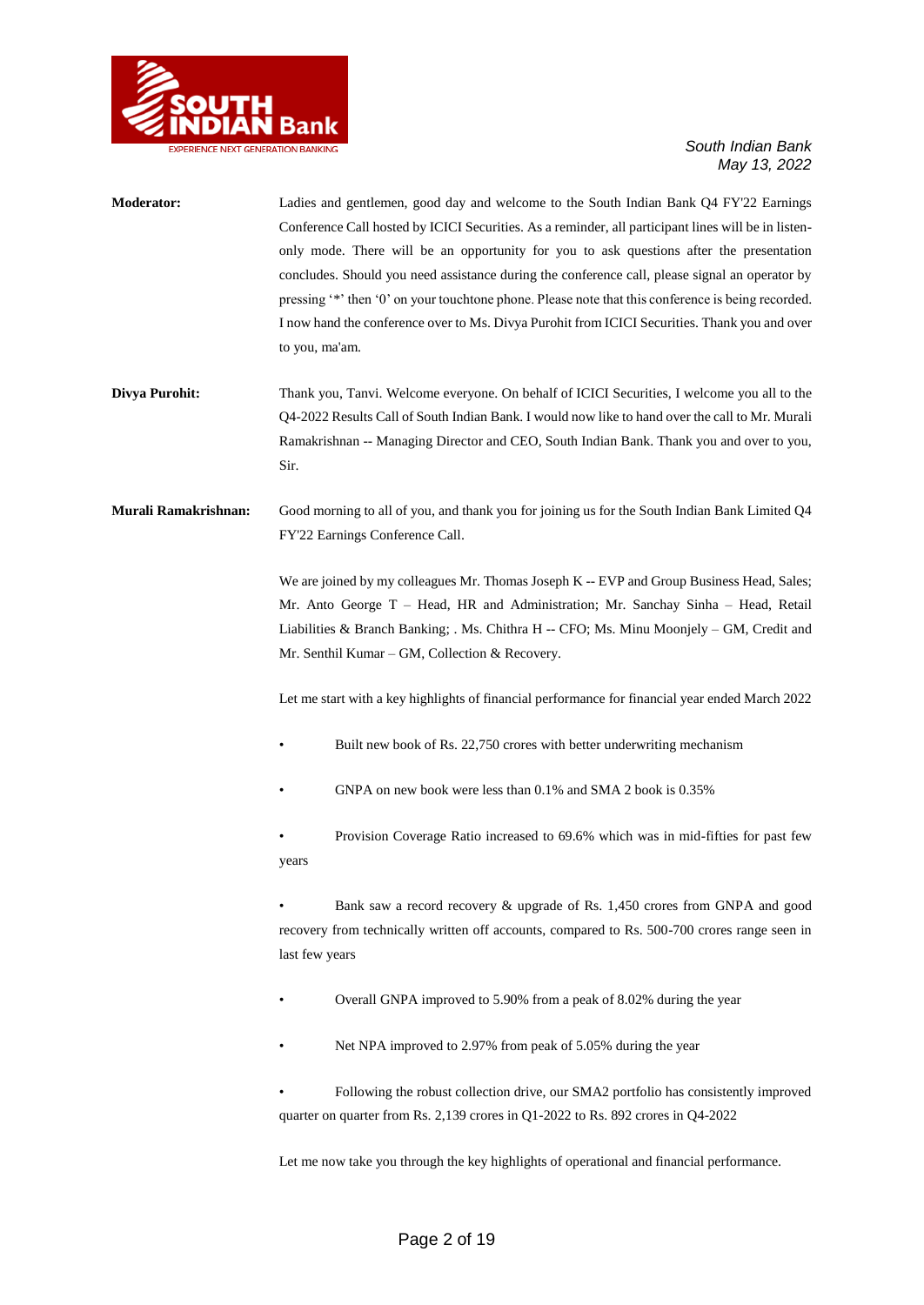

The total business for the bank stands at Rs. 1,50,957 crores as at March 31, 2022.

Advances grew by 4.0% YoY to Rs. 61,816 crores backed by total disbursements of Rs. 24,533 crores during financial year ended March 2022.

The Bank disbursed more than Rs. 10,200 Crores of corporate loans during FY2022, predominantly to A  $\&$  above rated corporates. The share of A  $\&$  above rated large corporates has improved from 63% as at March 31, 2021 to 89% as at March 31, 2022. We have zero delinquency and zero SMA2 book in our new Corporate book i.e. disbursements starting October 1, 2020.

Gold portfolio is the segment which has been consistently growing throughout the pandemic. Our disbursements increased by 96% YoY to Rs. 7,998 crores during financial year ended March 2022, with an average ticket size of about Rs. 1,48,000/-. Gold loan book grew by 20% YoY to reach Rs. 10,766 crores.

Personal loan is another segment where we are seeing good traction since the launch of preapproved PL in September 2021. As on date, our PL book crossed Rs. 1,000 Cr mark. We are seeing steady monthly disbursement run rate of Rs. 100 crores.

Credit card is another new product which we launched during FY22. In April 2022, we had more than 72,000 credit cards with monthly average spends of Rs. 20,279.

As far as SME is concerned, we are seeing good uptick in disbursements month on month over past few quarters. We are cautiously growing this segment with monthly disbursements averaging at Rs. 300 Crores in comparison the average of 175 Cr in the first two quarters.

We expect healthy economic growth and government spending towards infrastructure sectors will help credit uptick in coming years. Our aim is to grow loan book by double digit in FY23.

Coming to liability, our Retail Deposits grew by 10% YoY to Rs. 85,320 crores. CASA deposits increased by 20% YoY to Rs. 29,601 crores, predominantly due to continued improvement in our SA business which grew by 22% YoY to Rs. 24,740 crores. CASA ratio continued to improve and increased by 125 bps QoQ to reach 33.2% of the total deposits as at March 31, 2022. Bulk Deposits declined by 21% YoY to Rs. 3,821 crores in line with our strategy.

NRI Deposits, which has been growing steadily, rose by 6% YoY to Rs. 27,441 crores and contributes about 31% of total deposits. Low cost NRI Deposits grew by 13% YoY to Rs. 8,844 crores. The Bank saw a robust growth of 36% YoY in our NRI Remittance business during the quarter.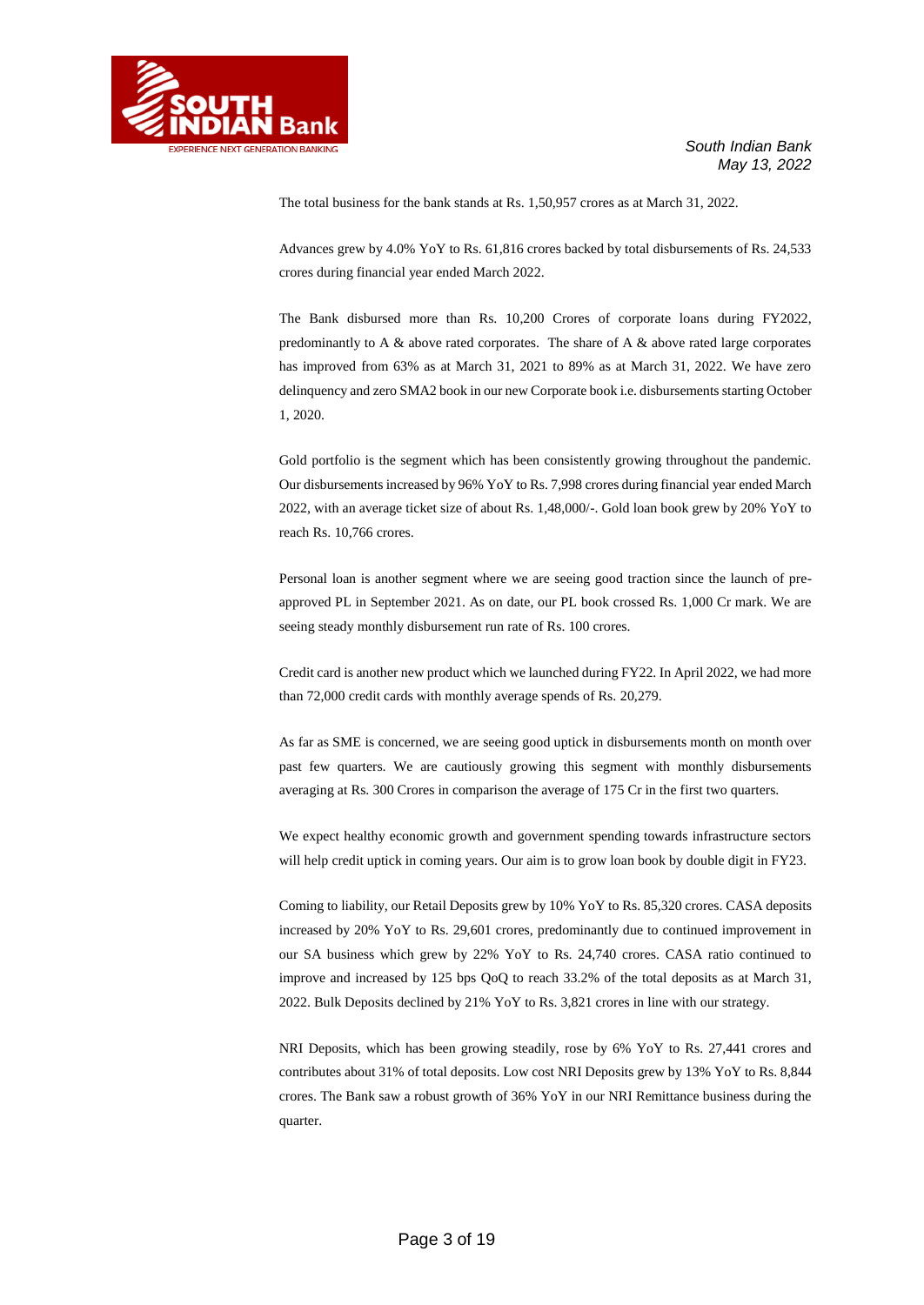

Our investment book was at Rs. 22,534 crores, split into HTM of Rs. 19,365 crores and AFS & HFT of Rs. 3,174 crores.

The Bank witnessed slippages of Rs. 345 crores during Q4-2022 and Rs. 2,142 crores in FY2022, which was within the overall guidance of Rs. 2,500 crores given for FY2022. This is the first quarter since covid outbreak where recovery and upgrade of Rs. 412 crores were higher than slippages. The overall restructured book stands at Rs. 2,417 crores, of which, Business segment is Rs. 1,338 crores, personal segment is Rs.305 crores and Corporate is Rs. 774 crores. The Bank holds standard and restructured provisions of Rs. 617 Cr.

The Bank's collection efficiency during the quarter was 102%, with individual month collection efficiencies of 105%, 104% and 102% for January, February and March 2022 respectively.

Gross NPA ratio improved by 107 bps from 6.97% as at March 31, 2021 to 5.90% as at March 31, 2022. During the quarter, the Bank recovered / upgraded Rs. 412 crores worth of NPAs and sold Rs. 151 Cr of GNPAs to ARC. The Net NPA ratio improved by 174 bps from 4.71% as at March 31, 2021 to 2.97% as at March 31, 2022. Our endeavour is to bring GNPA below 5% and Net NPA closer to 2% in FY23. Expect the credit cost to be in the range of 1.75% – 2.0%.

The Bank reported net profit of Rs. 272.1 crores in Q4-2022 mainly due to improvement in net interest income and reduction in provisions on account of lower slippages and better recoveries. Further, the Bank reversed the tax provisions to the tune of Rs, 68 Crs on receipt of favourable judgements / assessment orders for the previous financial years.

Net Interest income for the quarter increased by 7% YoY to Rs. 598 crores. Net interest margin improved by 16 bps QoQ to 2.80% in Q4-2022. The sequential growth in CASA has led to improvement in cost of deposits of 13 bps QoQ to reach 4.54%. We endeavor to reach NIM of 3% in FY23.

Non-interest income was Rs. 204 crores. Our core fee income increased by 14% YoY to Rs. 142 crores.

Overall provisions decreased by 83% to Rs.78 crores in Q4 FY22. The reduction in provisions was mainly due to lower slippages, better recoveries and reversal of standard provisions of Rs. 60 crores on account of recovery from fully written off account. Our PCR improved by 10.82% during the financial year from 58.73% as at March 31, 2021 to 69.55% as at March 31, 2022. Our aim is to further improve PCR to 75% in FY23.

PCR excluding write off improved by 17.27% during the financial year from 34.00% as at March 31, 2021 to 51.27% as at March 31, 2022.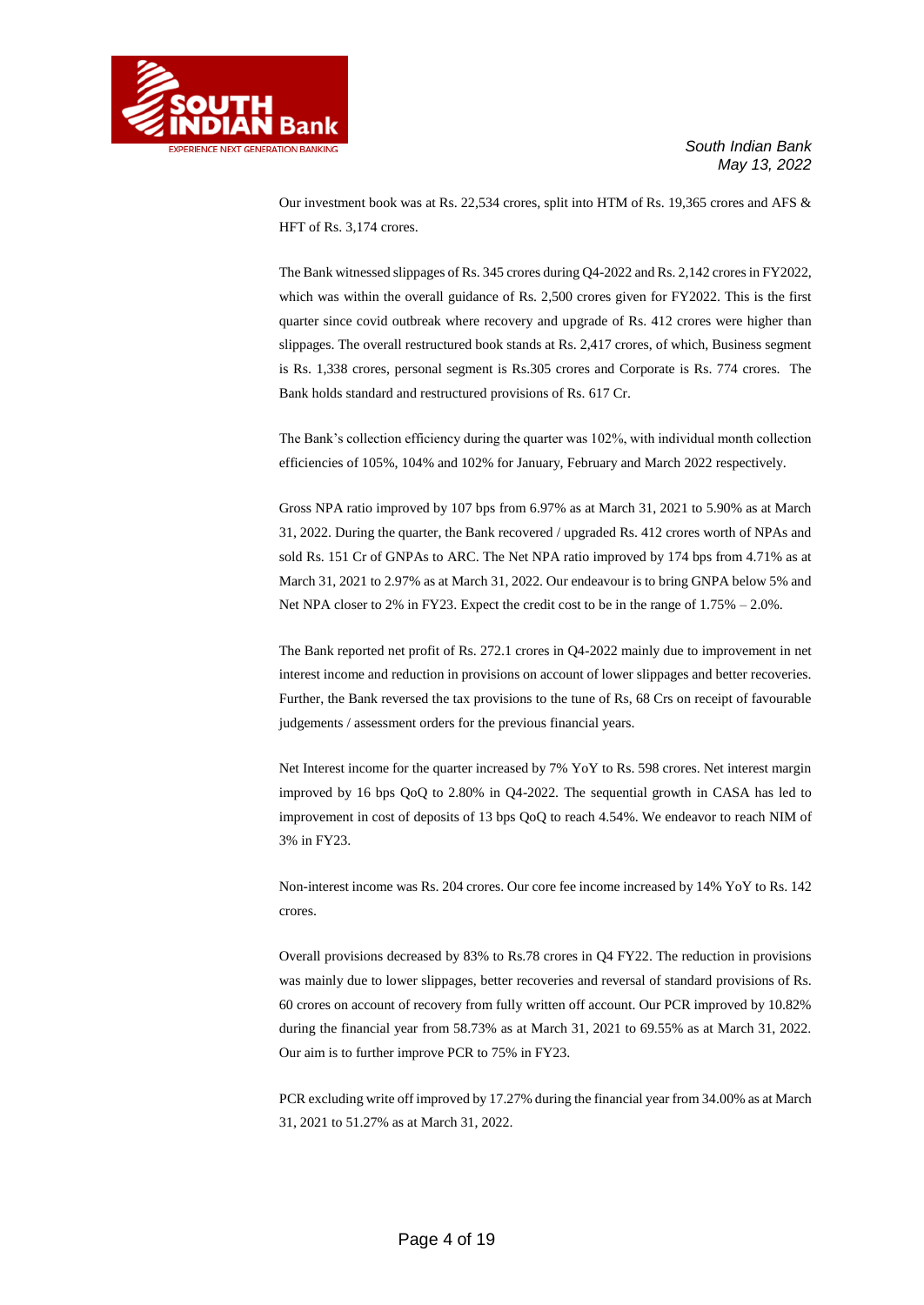

Our overall capital adequacy ratio continues to be robust with 15.86% as at March 31, 2022, the Tier I ratio stands at 13.22% as at March 31, 2022.

We are hopeful that the momentum in disbursements and collections will continue in the coming quarters to achieve the desired targets.

With this, we open the floor for questions. Thank you.

**Moderator:** We will now begin the question-and-answer session. Vaibhav Badjatya from Honesty and Integrity. Please go ahead.

**Vaibhav Badjatya:** So, you have given this nice break up between the old and new book. Out of the new book of Rs.22,752 crores, can you provide the breakup as to what is the gold loan and what are other like corporates, SMEs and personal Loan kind of these new book?

**Murali Ramakrishnan:** Out of Rs.22,752 crores, retail is about Rs.5,039 crores, corporate is about Rs.7,204 crores, business segment is about Rs.2,023 crores, agri is about Rs.8,486 crores.

**Vaibhav Badjatya:** Sir, this new book of average tenure obviously you have started in October 2020. I mean to say that, a lot of this would be loans which is very early in the tenure as of now and credit cost will be lower as of now. How much of this would be related to project expansions and on this interest, is it still being capitalized in the book?

**Murali Ramakrishnan:** I didn't understand the second part of your question. The first part of question you're saying is, since you have built this book fairly in the second half of this year, is it too early to talk about quality? Yes, I agree that it's too early to talk about quality. But having said that, since we are using advanced techniques in terms of credit underwriting, we are fairly sure about what we are onboarding. Therefore, I'm fairly confident that this book will hold. As you know, especially in retail, the nature of the deal will start showing up much earlier. If you've not onboarded a good customer, you will start showing delinquency much earlier. While addressing, I talked about the quality of corporate credit which we are adding. All these are rated A-and-above and substantial portion of my new book is on highly rated corporates. Similarly, business segment also we are using tools available and we are also now sort of completing our pilot, using a credit model which has been built with the McKinsey's help and with which we are underwriting now. So, we are fairly confident of the quality of the book which we are adding. So, even if we look at the GNPA from this book, obviously, it's very low. But even if you look at SMA-2 or SMA-1, they are very, very low as of now despite the fact that the average age of this book. I must say that it is still too early, but I'm very hopeful that it will sustain.

**Vaibhav Badjatya:** Lastly, on this new book again, how much of this Rs.22,750 crores is basically to customers which were not previously the customers of South Indian Bank as on October 1st 2020?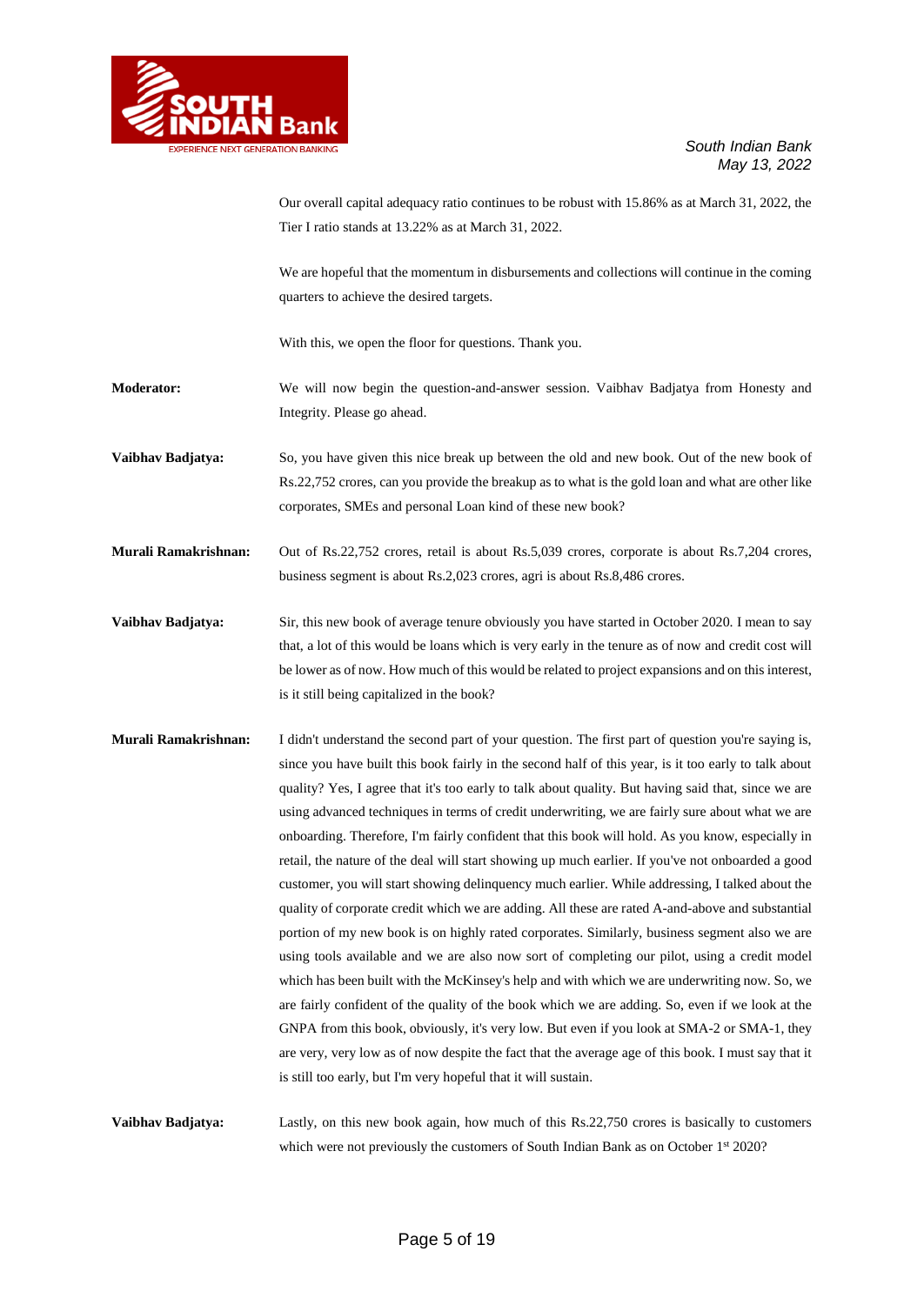

### **Murali Ramakrishnan:** In terms of number of customers, probably I wouldn't be able to tell immediately, but I can tell you that in personal loan predominantly, we have used a pre-approved model, where we have actually mined our own database using data analytics, we formulated our Data Science division during this year, this was one of the important strategy which I wanted to adopt using analytics for sourcing and underwriting. So, PL, which we have almost added Rs.1,000 crores during the year, I must say that most of them would be from existing customers. But we have started now sourcing new-to-bank customers obviously using the imputed score model, where customers may not be banking with us, but they might be banking with somebody else, but then they have a good CIBIL score, using bureaus help and doing some analytics, we are onboarding a lot of new-to-bank customers also. In credit card, I must say that out of the 72,000 cards which are sourced, initially, we started with giving cards to our existing customers, but off late, we have started ramping up the number of cards in terms of averaging close to 15,000 cards to 20,000 cards, almost 60% of them will be new-to-bank customers who have got an excellent credit score. And that actually is a fertile ground for me to go and cross-sell many of my retail products. So, this is one of the biggest source for new-to-bank customers. So, with this, I am planning to build credit card counts close to 1,30,000 cards plus. I'm expecting that a lot of new-to-bank customers will get added during the year.

**Vaibhav Badjatya:** Yes, but then it is only a small portion of the book. I think out of Rs.22,750 crores, about Rs.8,500 crores is agri and I think Rs.5,000 crores is what you said corporate.

**Murali Ramakrishnan:** Agri includes agri gold also, just for clarifying that.

**Vaibhav Badjatya:** In those two large segments, how much would be the new customers?

- **Murali Ramakrishnan:** Hardly anybody will be new, because as you know this segment comes back for loan again and again, once their initial loan gets matured, they can come and again take, especially since we are experiencing COVID, where clearly the disposable income of the customers, especially in the semi-urban and rural, have come down. It's natural for them to come back and avail loan again, may be pledging the gold again. Therefore, there may not be many new-to-bank customers, but we are actually not really differentiating when it comes to products like gold, as you know, credit risk is minimal, it's only operation and fraud risk which we need to be concerned about. A long as you have those in traction, it doesn't really matter whether the customer is new or existing.
- **Moderator:** The next question is from the line of Prashant Kumar from Sunidhi Securities and Finance. Please go ahead.

**Prashant Kumar:** My question is on operating expense side. Just to understand where after one year or two years, the overall cost-to-income ratio is going to be sustaining? I mean, the staff expenses is decreasing obviously churning off the old employees and I think so voluntary retirement, and other operating expenses increases because of business and others. So, what will be the staff expenses for FY'23 & '24 quarterly or yearly basis, if you can give some guidance?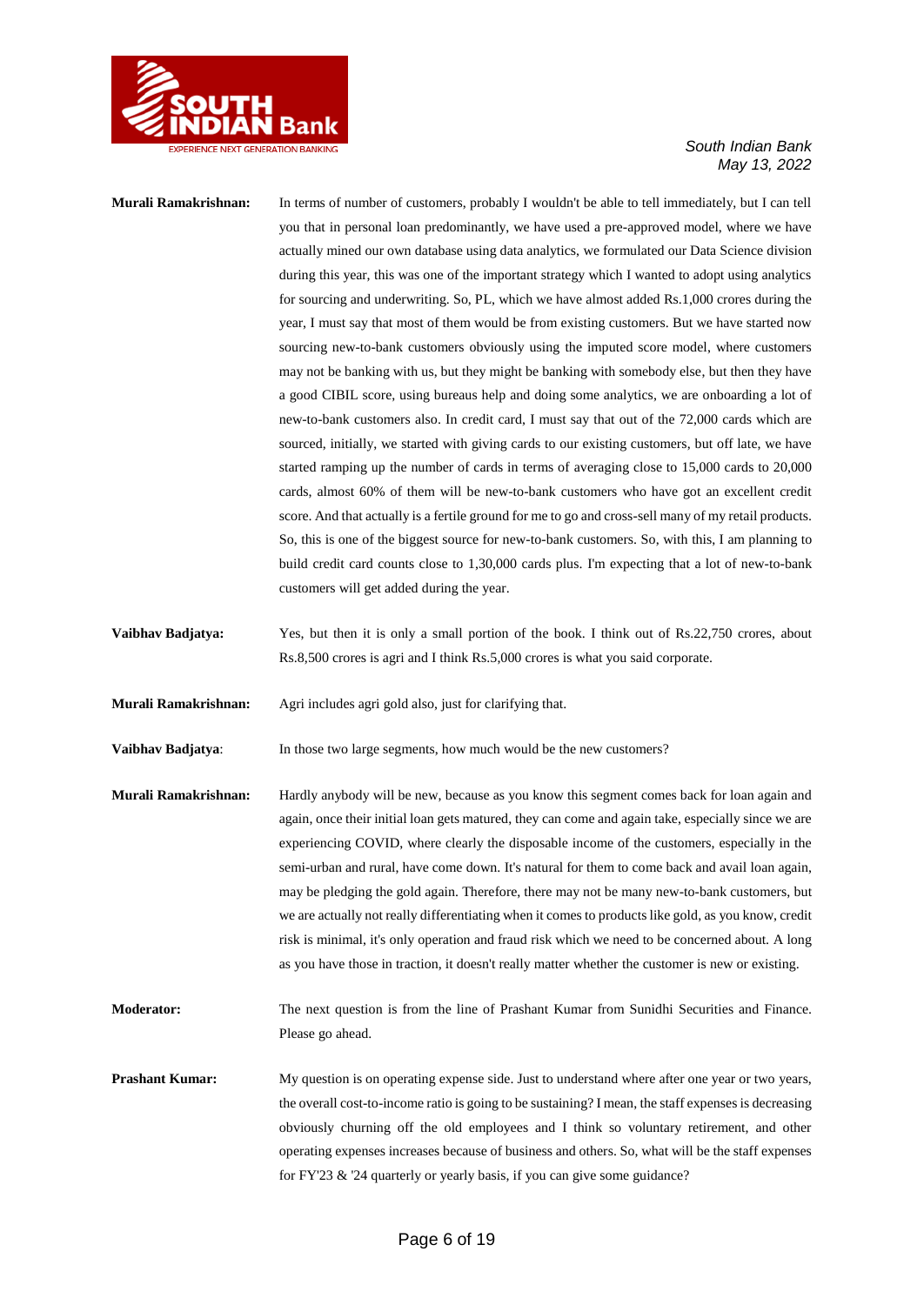

**Murali Ramakrishnan:** One thing which I want to tell you is this cost-income ratio, which is one of the piece which we are focusing on as part of our 6C strategy, clearly is to bring down the cost-income ratio to 45% below will be the most healthy ratio. But having said that, the structure in which the bank has been organized as you know, we follow IBA methodology and IBA as a certain frequency of negotiation, which happens on behalf of all those banks where IBA system is followed for employee salaries. So, those settlements also happen at regular intervals, and obviously, we need to impute those costs. Therefore, the only way to bring down the cost-income is to increase the income. And the increase in income as you know will happen, when the economy actually starts really showing up opportunity for more and more quality assets, and when the interest rates in the market start going up. Now, with the inflation going up, the traction in terms of interest rates hardening in the market is certainly seen now. We are hoping that both in assets as well as in our treasury investments, we have a good opportunity to reprice our assets at a much higher interest rate than what we were contracting earlier. And whenever any case, whether it's SME or corporate comes for renewal, the pricing will be better in the increasing interest rate scenario. I'm looking at making an impact in cost-income not necessarily by tweaking on the cost because cost is something, it's given, we need to manage that and we need to continue to work with that. But only way to bring down the ratio is to increase income. And that is what we are attempting to do. And whatever measures which I talked about in terms of focusing on good quality assets and high yielding assets and repricing the entire book depending on the interest rates hardening in the market. We hope that the traction on overall income will start going up, which is one of the better ways to bring down the cost-income ratio.

**Prashant Kumar:** On the other one, I think I missed you have already mentioned but just to repeat, what will be the credit cost guidance for FY'23?

**Murali Ramakrishnan:** We are looking at 1.75% to 2.00%.

**Moderator:** The next question is from the line of Aditya Doshi from Chanakya Capital. Please go ahead.

**Aditya Doshi:** Sir, just a follow up on the previous one also. So, our credit cost guidance of 1.75% to 2%, so can we say that South Indian Bank has reached a steady state in terms of our past NPA?

**Murali Ramakrishnan:** I wouldn't say a steady state. You start saying only when you see consistent performance, that is what steady is all about. So, we have just come out of much higher credit costs. This is the first quarter where actually our recovery has been better than the slippages and we need to replicate this in the quarters to come. The way actually I look at it is when we compare this with many of the large banks, there is a certain amount of slippages which happen for every bank in terms of their portfolio composition, which typically I've seen it is in the range of 1.5% to 1.75% of the portfolio. Normally, when they say these percentages they include even the restructured book, whereas for us, since we had restructuring following two consecutives floods, COVID restructuring and MSME restructuring. The book composition is predominantly in the business segment, clearly the restructured book, which was about Rs. 1,200 crores about a year back,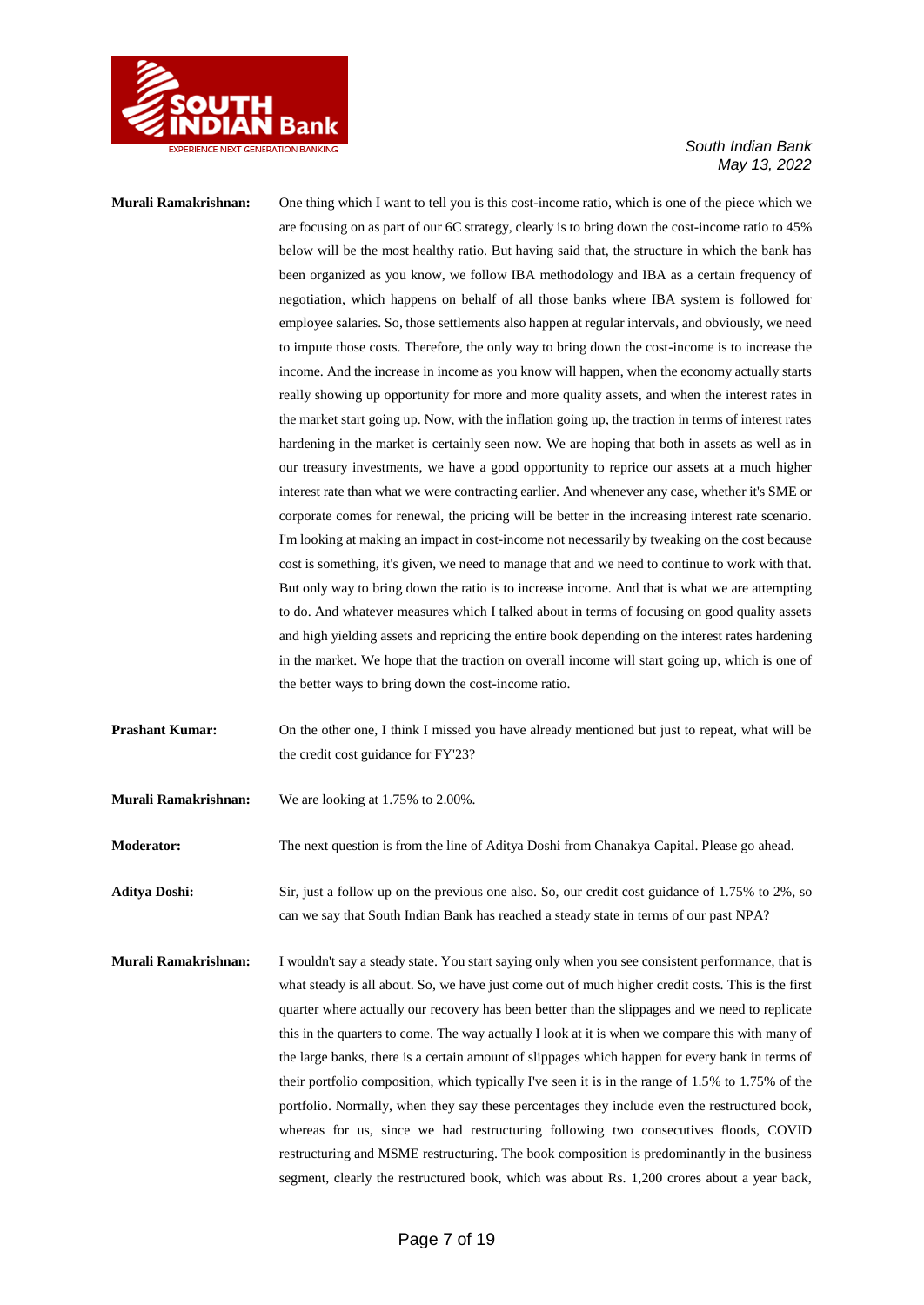

today is at about Rs. 2,400 crores. From there I'm expecting a slippage of close to 25%. So, what I'm hoping is approximately Rs.1,000, Rs.1,100 crores to come from regular slippages in my overall portfolio, plus another Rs.600 crores to come from my restructured portfolios, I'm looking at the overall slippages of about Rs. 1,600 - 1,700 crores for the full year, which obviously is a better number compared to Rs.2,200 crores which I had experienced this year and Rs.2,350 crores last year. Though this year, it was lower than the guidance which we gave in the beginning of the year. So, we need to really work on this and with the double digit growth which I'm anticipating in my overall loan book, from currently at Rs.61,000 crores to about Rs. 68,000 crores. If you take this into account, our slippages ratio will be in the range of 1.75% to 2% and accordingly our credit cost will be lower.

**Aditya Doshi:** My second question is where does South Indian Bank want to be having a competitive edge with other banks on a few segment of business?

**Murali Ramakrishnan:** Aspirationally, we all would want to be a big bank. However, there is a path which we need to take to reach at that level. So, the vision for the bank is in terms of milestones, first, we need to get the matrices right. All the bank performance matrices in terms of CASA, GNPA, net NPA, PCR, capital adequacy, slippages, credit cost, employee cost, cost-income, everything we will have to get to the level where it is respectable. So, journey has already started and if you look at almost in all these parameters, which I just mentioned, we have shown a good improvement from where we started. And this journey will have to continue and we need to keep building the asset book. And in the whole process, what happens is the entire team will also get used to the right way of doing business, right way of sourcing, right way of underwriting, right way of monitoring, right way of collection, and also doing excellent customer service, which has always been our strength. So, with that, we expect the book growth to happen. And this book growth if you lay emphasis on quality, clearly, the profitability of the bank can really go at an exponential pace. Let's say if some bank having operating profit of Rs.1,600 - Rs.1,700 crores and has a negligible provisioning, you can pretty well imagine that at least two thirds of that can actually get reflected as a PAT, if we do manage our book very well. So, the endeavor is to build the book, which is of high quality, continue to work on improving on your income without sacrificing on the matrices, which a bank will be measured on. So, clearly, the end state would be to realize that the market recognizes this turnaround, market recognizes that we have put all the building blocks in place and the bank really is poised for a big growth, that's when it will have a positive cycle, and that will only help us to grow more and more, and eventually the first goal will be to reach some of the big milestones, which I mentioned earlier like reaching 1 lakh crore of asset book, reaching a ROE of 15% plus, ROA of 1% plus. These are some of the milestones which we are working towards.

**Moderator:** The next question is from Suraj Das from B&K Securities. Please go ahead.

**Suraj Das:** I have two questions. The first one on the NIM side. So, I mean, your NIMs have improved QoQ; however, that seems to be driven mainly by the easing cost of deposits. Because if I see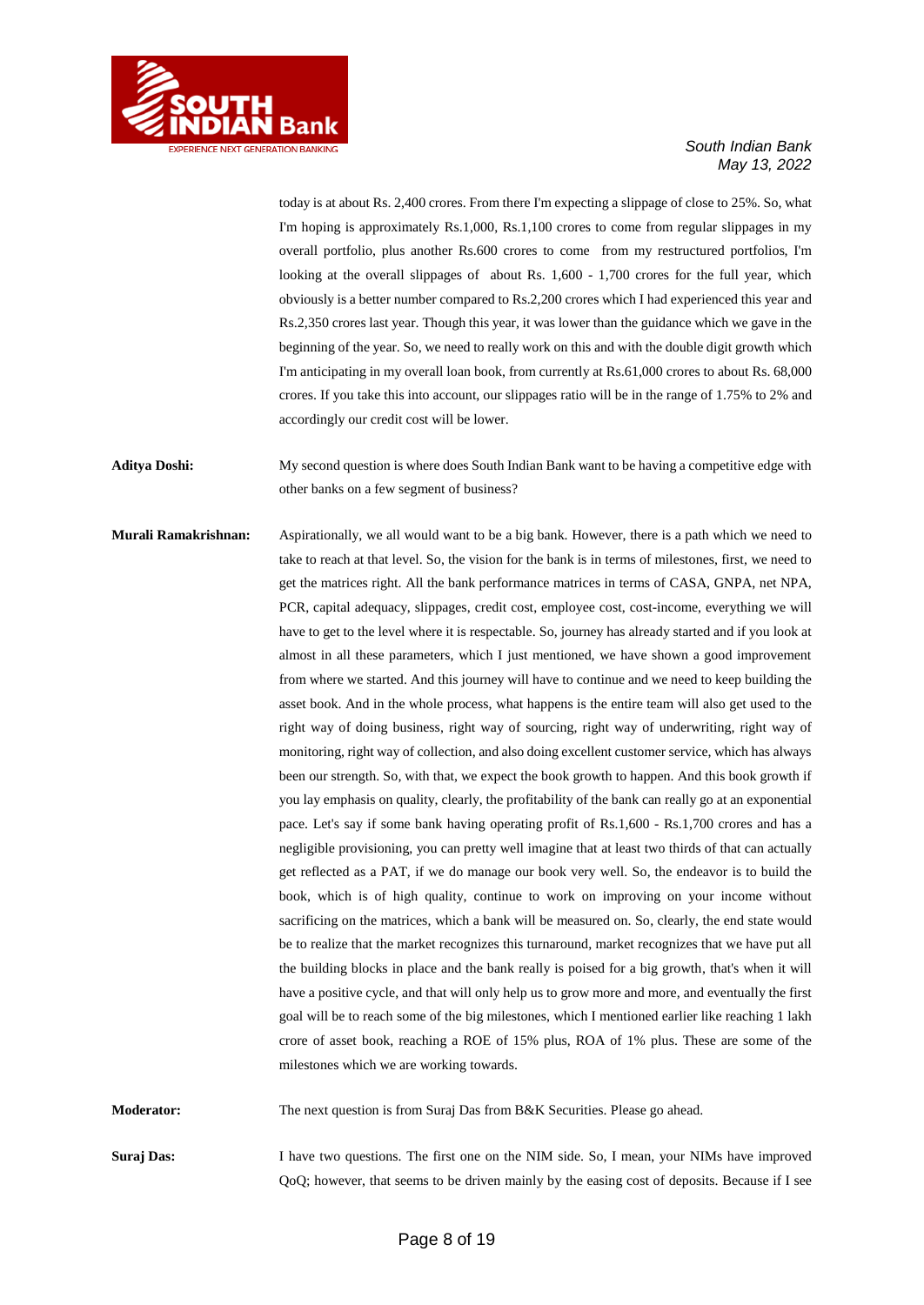

your yield, I mean, that has declined QoQ and if I see the yield on the new book that you are building, that yield is looking on the lower side. You are guiding that the NIMs will improve gradually from here from 2.8% to 3%. So, how do you envisage that, because I believe in the rising rate scenario, your cost of deposits may have bottomed and it should go up, any comment there?

**Murali Ramakrishnan:** I think some factual corrections which I wanted to do. The NIM of the Rs.22,750 crores book which we have added is 3.70%. If you look at my Q4 ROE, ROA, all of them have shown the range where we want to be; ROE is in excess of 15%, ROA is in excess of 1%. You know that we have added substantial portion of our asset book in the second half of this concluded year. While your observation is right in terms of the yield coming down, but you should actually compare it with the rate in which the market yields have dropped. This is something which I've shared with all of you earlier also that till recently SME's we are getting rates of 7% to 7.3%, in corporate's we are getting sub 5.5% rates, and even the retail loans, like home loan, it's been hovering between 6.75% to 7.5%, good quality auto loans are at about 7.5%. So, these are the rates which are prevailing for a good credit in the market. If you look at my yield and the quality of the book, which I'm maintaining, I must say that the team is really negotiating hard and getting good yield, because I'm maintaining an yield of 8.8% today, with my quality, which is close to fairly clean. So, this improvement will happen on two counts; one is with the market rates hardening, our ability to price our loans will be better; number two, with our constant efforts towards bringing down the cost of funds, which is clearly happening due to CASA going up, and all the four engines of CASA firing today, whether it's government banking, TASC, Retail or Non Resident India. Further, we have got our agency license during the year and have already started engagement with many governments for improving CASA by doing business with them. Similarly, TASC has also started showing good traction and Retail has always been our forte. We are also seeing good traction happening in the current account also where Salary account always have been showing good growth. And NR clearly is also firing. Today, my CASA from NR alone is close to Rs.800 crores for the full year. My low cost CASA continues to increase and with our constant traction in bringing down the cost of funds by calibrating on cost of bulk deposit which is continuously showing decline. My overall NIM, that is the difference between the lending rate and cost of deposits, even in the situation where market rates were going down, we have been able to maintain it. And this was maintained not at the cost of sacrificing quality, this has come at the cost of impeccable quality. So, I'm fairly sure that the effort in this is not so much about what is available in the market, it's also to do with ability of our team to go and negotiate hard as far as the rates are concerned and ability of team to go and continue to improve work on CASA, TASC, government as well as NR. I'm sure we'll be able to increase the spread. I agree with you that the deposit rates will have to be fine-tuned depending on the hardening which is happening in the market. Definitely, we will do that because at the end of the day, one of our biggest strengths is our liability franchise. So, we certainly don't want to disappoint our liability franchise. We will continue to price it as it should be priced and we will continue to enjoy their patronage, that's something which we'll definitely do. The last one is on the yield on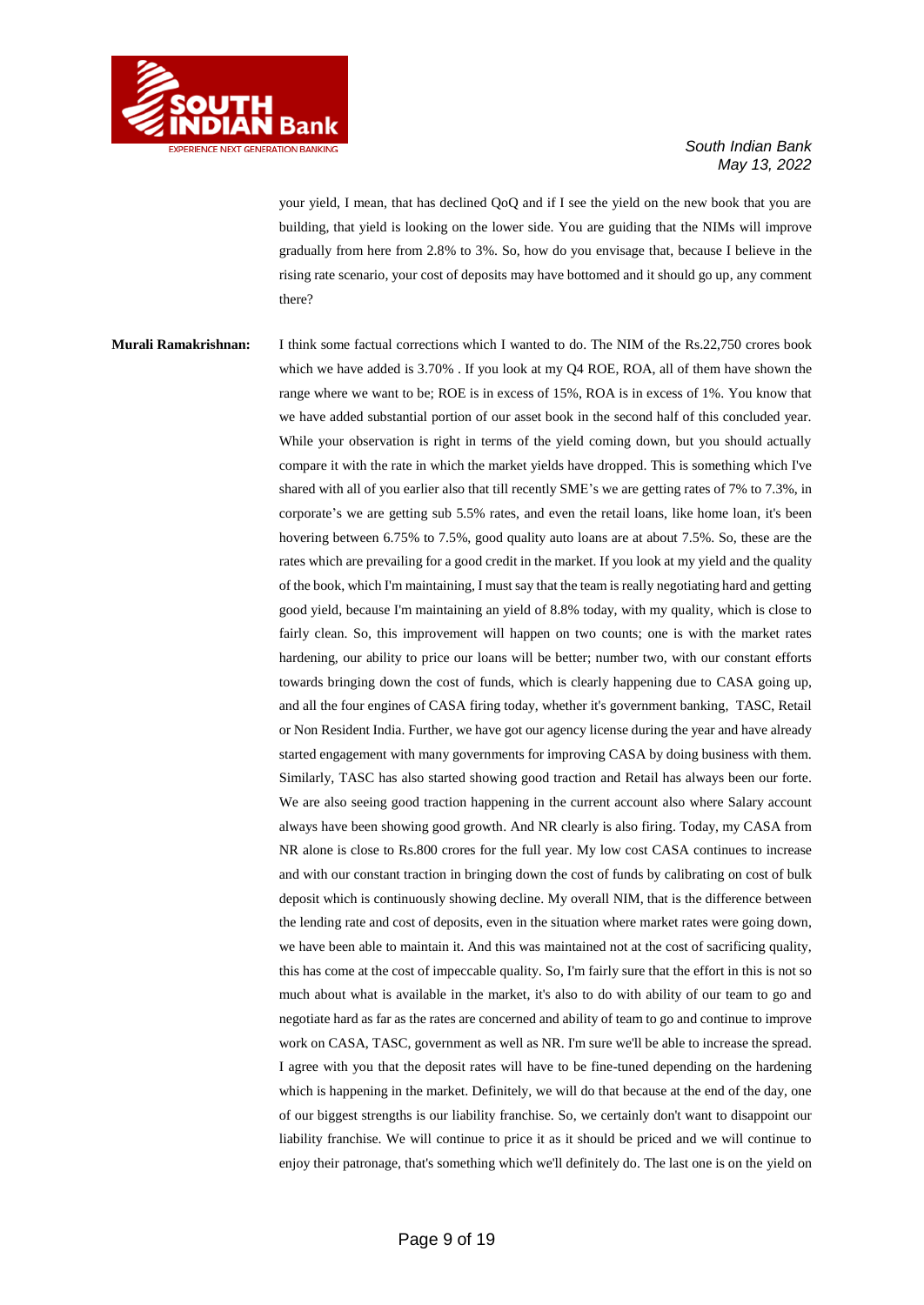

the investments. One of the reasons why my NIM is also going down is due to my fairly large investment book and as you know the treasury yields, and the opportunity in fixed income has clearly dwindled, and we did a smart thing of reducing our duration within the first quarter itself. Now, with the rising interest rates we are well poised to reprice the portfolio, and we are actually much better placed than many of the large banks in terms of improving yield as the market rates starts going up. So, with all these, I'm fairly sure that we will work on improving NIM. I'm anyway not giving too much of guidance on improvement. I'm talking about improving it marginally, which I'm sure we'll be able to do.

- **Suraj Das:** Can you give a breakup of the total loan book, how much is T-bill-linked, how much is fixed, how much is MCLR-linked, any guidance here would be helpful?
- **Murali Ramakrishnan:** I don't have the data, but maybe we can get you offline. Just to tell you that predominantly, the rates are linked to T-bills or the rates are linked to repo. I have talked about well rated corporates of A-and-above. So, their expectation is to link it to these rates. So, my Rs.10,000 crores of disbursement which I have done in the corporate book, which is a combination of short-term and bills as well as long-term. They are linked to reference rates which are one of these two - treasury or repo rate. So, with the repo rates which are already at 4.4% and the expectation is that repo rates are going to be hiked depending on how central bank looks at the inflation trajectory, I am sure there will be an opportunity for us to keep repricing them and obviously we need to ensure that we meet with the expectations of the corporates.
- **Suraj Das:** If you can give the outstanding disbursement of ECLGS or outstanding portfolio and how the book is behaving in terms of slippages or NPA and GNPA from this book?
- **Murali Ramakrishnan:** I am including all of them in ECGLS, one extension, two extension, three extension, four extension, etc., If we look at the number of accounts which is 9,950, the limit is Rs.3,163 crores, as of March '22 and a book of Rs.2,665 crores, of which NPA is about Rs.131 crores.
- **Moderator:** The next question is from the line of Selva Muthukumar, an individual investor. Please go ahead.

**Selva Muthukumar:** Do you have any further plan of reduction in branches in upcoming years? In the past three to four years, we are not able to get any dividends for long-term investors. So, please try to provide dividend in next year.

- **Murali Ramakrishnan:** Yes, we appreciate that we have not been able to do that. Certainly, we will work towards that. These are outcome of how well we are actually repositioning the bank in terms of profitability, Clearly, we are conscious of it and we know that we need to do a lot more hard work to ensure that we declare dividends.
- **Moderator:** The next question is from the line of Akhil Hazari from RoboCap. Please go ahead.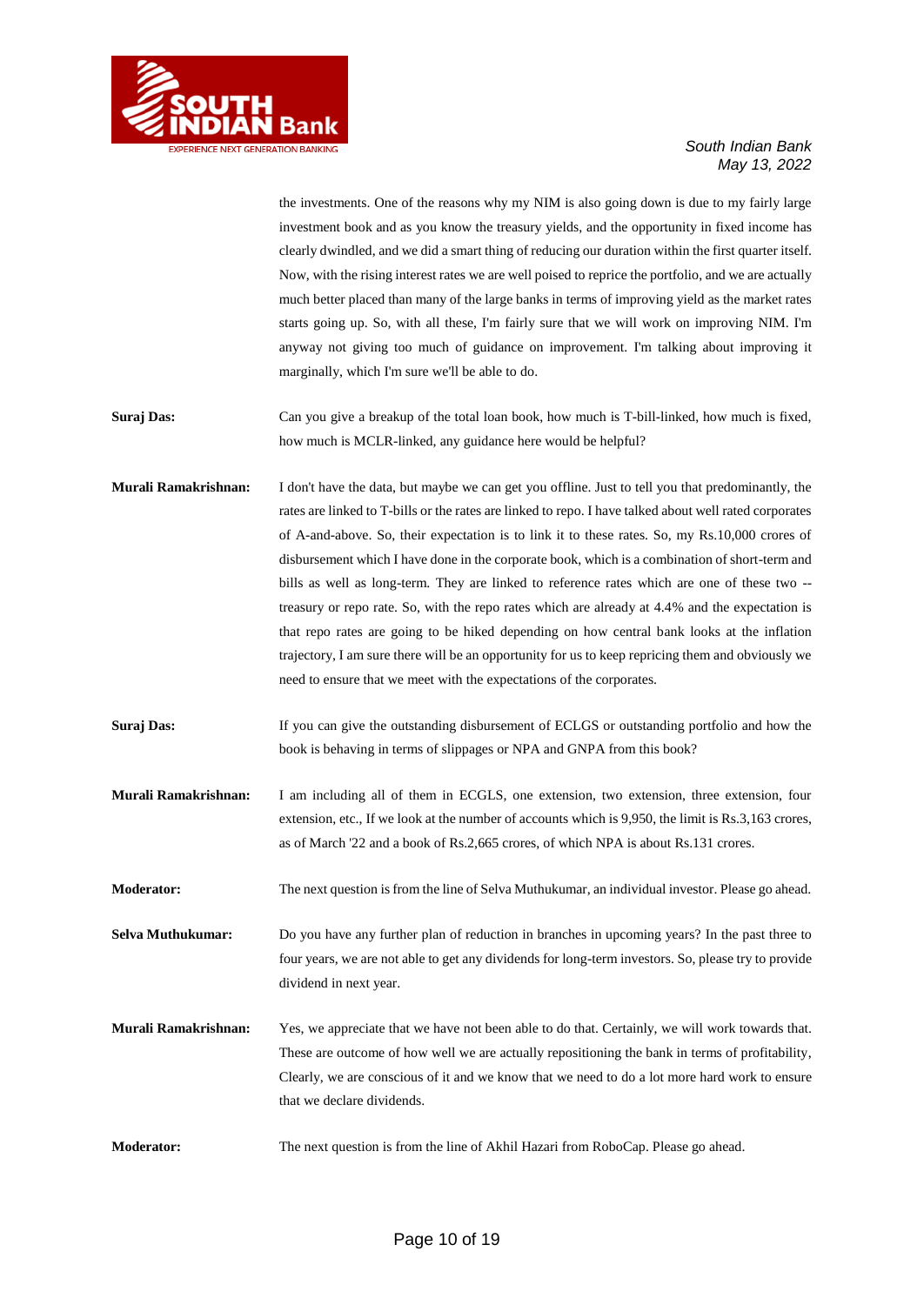

- Akhil Hazari: So, I just want to know the tax credit that you've got this quarter. Is this a one-time thing for this quarter and going forward would there be any other tax credits that you're getting?
- **Murali Ramakrishnan:** Yes, it's an continuous effort. I think what we have got clearly has been due to the sustained efforts put in by the management and we have got lots of orders favorable to us of the cases which we had filed over the last few years. And this is a continuous exercise, we will continue to do that in the coming year. Obviously, you know that these are not something which we can predict as to how much will come, how much will not come, but efforts will be on to continue to work on wherever there is a possibility of redeeming, we will definitely redeem them.
- **Moderator:** The next question is from the line of Rohan Mandora from Equirus Securities. Please go ahead.

**Rohan Mandora:** Wanted to understand post the RBI Master Direction on the running arrangement and on the data sharing part. How does that effect this partnership and what is the data sharing that we were having earlier with OneCard?

- **Murali Ramakrishnan:** As I'm talking to you, we are also looking at very closely the RBI directions and how the bank as well as the partner will have to realign the way we are having the partnership today to ensure that we continue to have a working relationship with them. That's the broad thing which I want to share. Second thing is obviously, the arrangement has taken off very well, and clearly we expect that this partnership is something which will continue in this year, and we have a plan to really take it up to a significant level this year. But this will be obviously after we completely scrutinize the impact of the new regulations, there could be little bit of tweaking which we might have to do in terms of the agreements entered with them. And we also need to ensure that whatever we are setting out is in complete alignment with the guidance, which has come from the regulator. So, we are closely looking at what needs to be done to ensure that we completely satisfy the regulatory requirements.
- **Rohan Mandora:** If you can just elaborate a bit here in terms of what is the data sharing that would be happening with OneCard or what are the things would need to change post the circular, if we have some clarity on that front right now?
- **Murali Ramakrishnan:** We have a tie-up with One Card, where they have methodology of sourcing new customers probably who could be new to our bank. So, those customers are obviously looked at for credit quality. And once they are meeting with the norms which the bank has specified in terms of what we need for issuance of credit card, such individuals are given cards. So, that is one thing which is working. Second thing which was working is wherever we have an existing customer base, we are using data science to ensure that we do a data mining of our customers and whoever are eligible, we share the details with One Card and they then issues card to our existing customers. So, clearly, the customers belong to us and the risk norms are obviously ours. The third product which we are working with them is a secured card, where the credit card limit is backed with the FD. There are many customers who hold FD with us, and we would probably give a secure card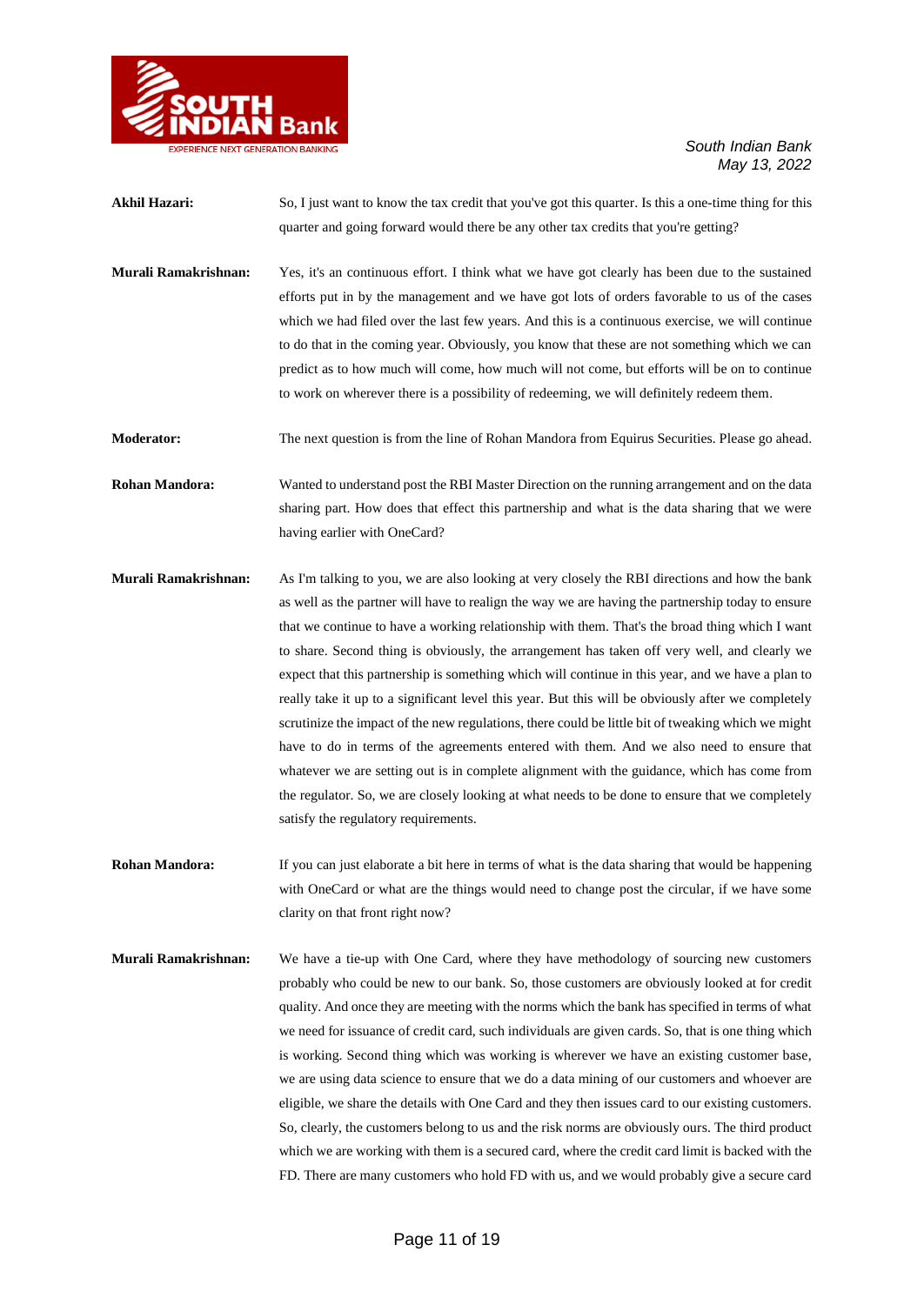

where the limits will be backed by the FDs which we carry. So, now, one of the important things, I think which as per our understanding, as per the new regulation is, obviously, the partner should not have access to the transaction data., and particularly in a credit card kind of business, you need to understand that. There are three four big areas where we have the partnership; one in terms of technology alignment; second in terms of sourcing and processing; third one in terms of collection; and fourth one in terms of customer service. So, we need to see that how we ensure that all these are done by fully complying with the regulations which has now been introduced. So, team from our side and team from their side is carefully going through all this and whatever needs to be done to ensure that this is fully met, we will endeavor to do that and we hope to put everything in place so that we are fully compliant with the regulations.

- **Rohan Mandora:** The second is in terms of priority sector lending agreement, how're we placed at the end of the year?
- **Murali Ramakrishnan:** We are always well ahead of whatever is the requirement of regulator. So, we have no challenge there. Always, we are surplus. So, we keep selling PSL and we are very well placed.

**Rohan Mandora:** If you can talk about how is the PSLC rates are trending right now.? And are there any expectations of that increasing given that the larger bank is going to  $-$ ?

- **Murali Ramakrishnan:** Let me put this way. It's more opportunity based sale which we do. We really don't do that as a business. We look at it if there is an opportunity and if we are finding it to be surplus where we are fully meeting with all the requirements of the bank we go and look for rates at that point in time and if it makes sense, we do that. It's not looked at as the main business activity or anything like that.
- **Rohan Mandora:** Lastly, on the new book that we have generated post, say, October 2020, what will be the effective ROA, ROE if we were to look at only that particular book?
- **Murali Ramakrishnan:** We have calculated the NIM which is about 3.7%. In terms of the new book, SMA-2 is hardly Rs.79 crores out of Rs.22,752 crores and GNPA is only Rs.3 crores. So, it's clearly a negligible delinquency. And average yield for this new book is about 8.03%. And this obviously might look lower compared to the old book, but you must remember that the interest rate scenario actually has been going down. So, in the lower interest rate scenario, we are continuing to work on improving our cost of deposit and cost of funds and we are also continuing to work on improving the rates in a way that our spreads keep going up. So, ROA, ROE, we haven't really done for the new book per se, but Q4, which is what I shared I think earlier, my ROE and ROA are pretty good; 15%-plus for ROE and ROA is 1%-plus, but obviously it's a one-off, you can't really expect that to be replicated, because we have done a fantastic job in terms of recovery and upgrade in the Q4. In fact, the recovery and upgrade done in Q4 is equal to what we did for the FY 2021. So, we have almost improved our performance to 250% in terms of upgrade and recovery. We would endeavor to replicate that going forward. But we need to factor that when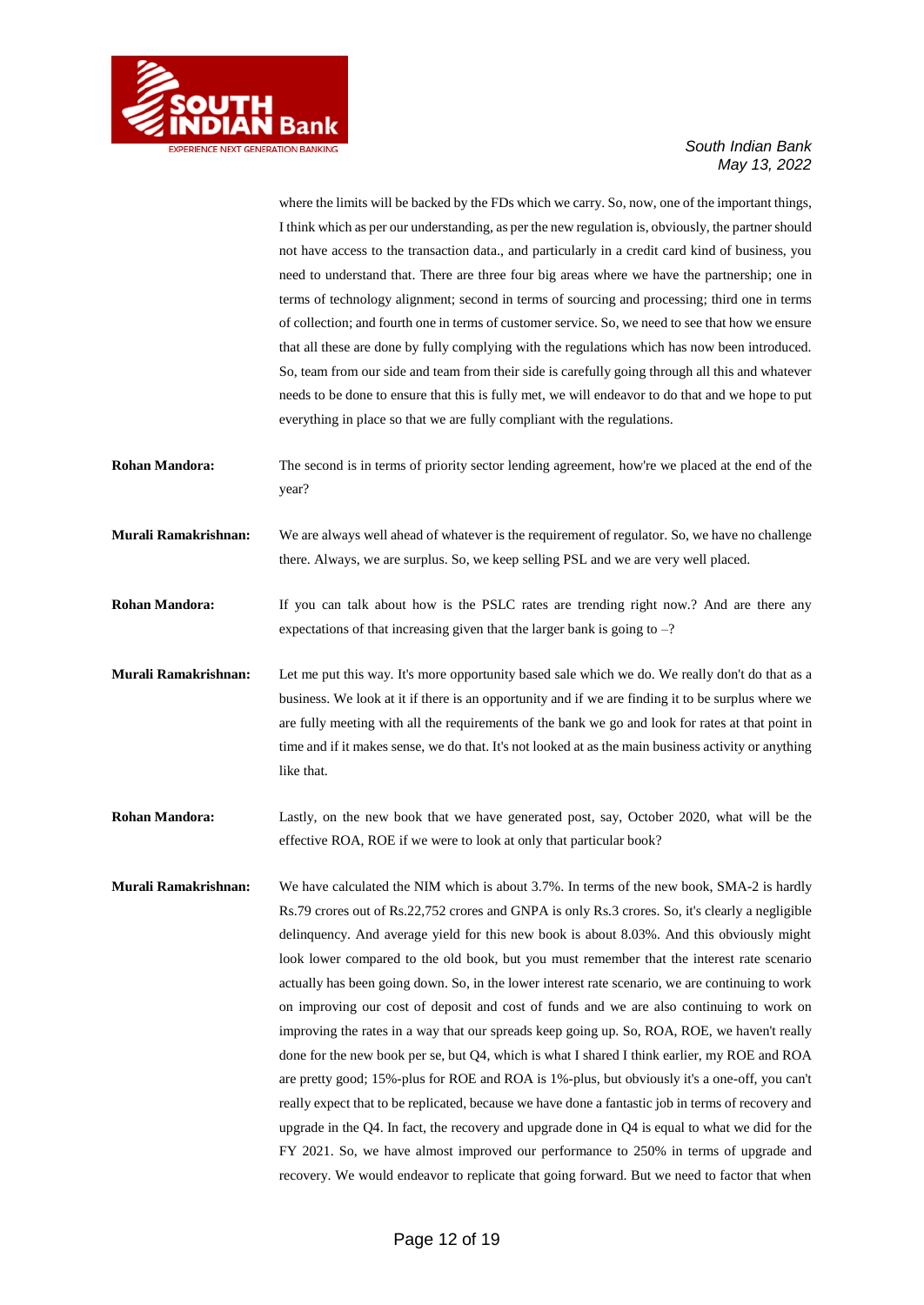

we are calculating the profitability. So, right now, the ROA and ROE for the full bank which clearly is very low and we need to work towards improving them, which will start happening as we churn the existing portfolio with more and more of new portfolio.

**Rohan Mandora:** Lastly, again on the new book part. Is the fee income profile as a percentage of say the average loan book similar to the old book or is better, and if it is better, where have we brought in that?

**Murali Ramakrishnan:** Substantially improved, I mean, the habit of charging fees, we've actually now inculcated into the team and in fact in all our income streams, if you look at whether it's a transaction income or a technology income or a fee income or a third-party, everywhere we have shown substantial improvement. I think as a culture, we are now looking at improving our wallet share.

**Moderator:** The next question is from the line of Jay Mundra from B&K Securities. Please go ahead.

**Jay Mundra:** If I look at our slide #18, we have given the breakup of new book in terms of ticket size. We are reducing less than Rs.5 crores to Rs.25 crores, Rs.25 crores to Rs.100 crores. The only segment where we have grown is above Rs.100 crores and there is a decent healthy growth there which is also improving the overall growth. I wanted to check sir is this going to be the strategy that maybe at least from near term perspective, you would be going more aggressive on this Rs.100 crores plus size, maybe then it'll be very good, or is there something, above Rs.100 crores and below Rs.100 crores, there is a clear difference in the way the bank is growing. I thought maybe the focus would have been more on granular below Rs.100 crores kind of loans, but somehow it is not coming out that way, what is going to be the strategy?

**Murali Ramakrishnan:** If we look at less than Rs.5 crores, it has grown from Rs.32,408 crores to Rs.33,833. With the retail growing obviously, that is growing. If we look at predominantly Rs.5 crores to Rs.25 crores and Rs.25 crores to Rs.100 crores, in terms of number of cases, we are actually churning wherever the cases are slipping. We are addressing them through recovery and collection. And any new addition in this segment, we are obviously looking at the quality as a criteria. And as you know, Rs.5 crores to Rs.25 crores typically would be SMEs who's average ticket size would be let's say Rs.8 crores to Rs.12 crores kind of segment. Across banking, this segment is something which we need to be very careful about because they may not have as much resourcefulness as a corporate would have. And they are much like retail in terms of their discipline and in terms of their maintenance of books. So, you need to be very good in doing quality underwriting. This is one of the reasons why SME as a whole also, always suffer from higher delinquency, if you don't have your credit act right. Coming to more than Rs.100 crores, clearly, we are focusing on large well-rated corporates who have requirements of a larger size and where we are very sure about the credit quality. Obviously, the flip side to that is the rates, would be relatively much lower compared to what probably you get for MSME or mid-corporate. To that extent, you will have a little lesser income, but then if you actually look at the risk adjusted income, they still will make a lot of sense.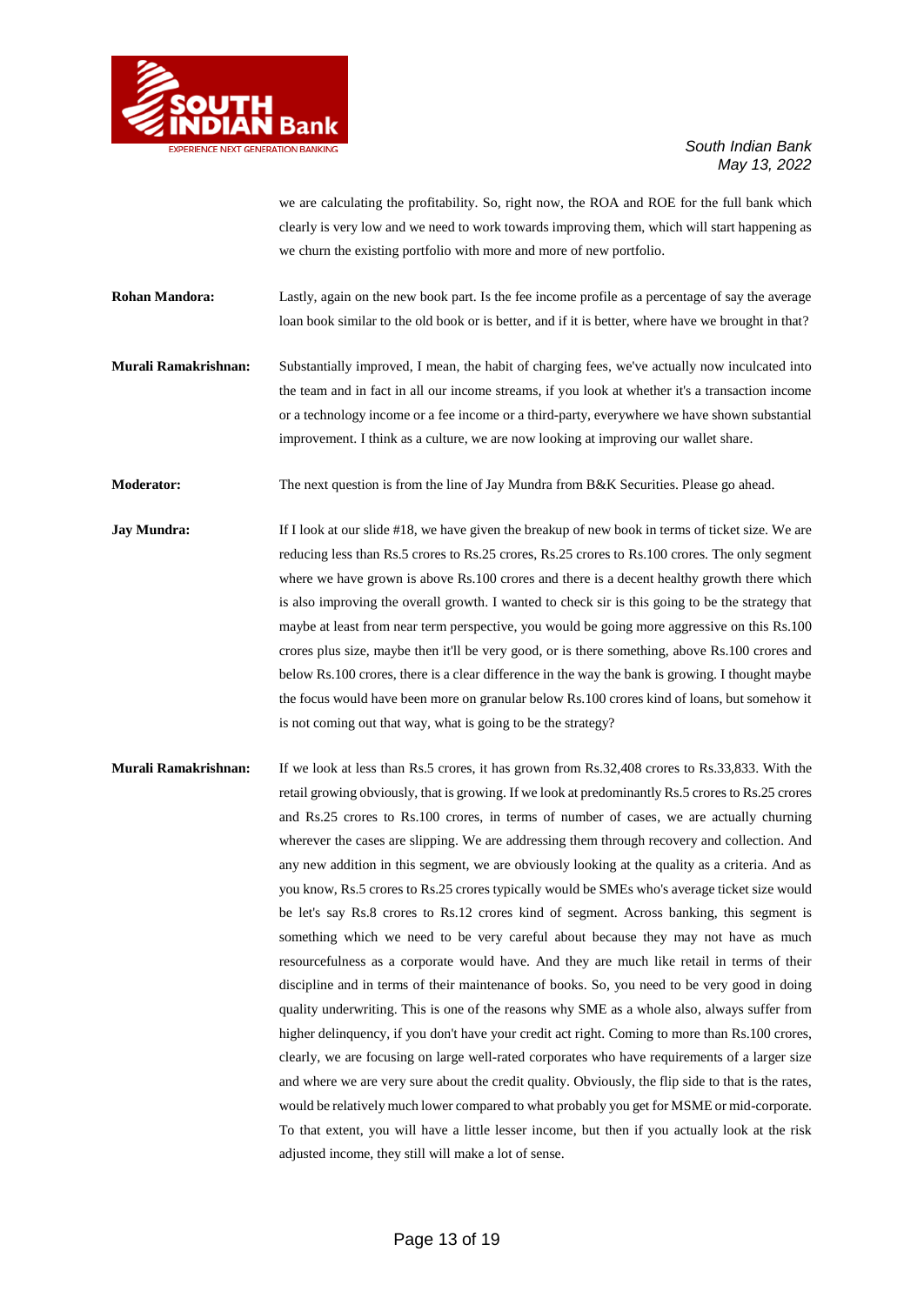

**Jay Mundra:** Do you see higher competition in Rs.5 crores to Rs.25 crores and Rs.25 crores to Rs.100 crores, because other large banks seem to be getting more aggressive for the last few quarters? **Murali Ramakrishnan:** Obviously, each bank is in its own stage of evolution as to how they want to do this act. But I can only talk about my bank, where I can tell you that this segment of Rs.5 crores to Rs.25 crores

especially, we need to be very sure about the quality of our underwriting and we need to be really equipping our team to identify good cases. Because today typically Rs.5 crores to Rs.25 crores, if you look at average ticket is Rs.8 crores. I'm just giving a back-of-the-envelope calculation. If somebody is looking at Rs.8 crores, let's say we are in a multiple bank or a consortium banks, let's say Rs.30, 40 crores will be the working capital requirement which means you are talking about a company which has a turnover of let's say Rs.120 crores to Rs.150 crores. If you look at it in the last couple of years, this is the segment which has had the worst hit. 80% of SMAs facing losses were mostly in the smaller and mid segment. So, one needs to be very sure about the quality. So, the way we have gone about addressing this segment is clearly the appraisal of corporate underwriting methodology will be mimicking, at the same time there will be emphasis on collateral, because these are the segments with less resourcefulness, if you experience any delinquency there, you need to recover or reduce your LTV by having a good collateral backing you up. Therefore, we are carefully choosing the segment. If we feel that our model is right and our credit underwriting quality is definitely becoming better and better, and if the opportunities for this segment keeps moving up. Today, the opportunity also is pretty low in this segment. While you are saying that other banks are growing, if you look at it, they are actually poaching by offering very low rates. It's not that any new entities coming up today. They go and look at well-performing customers of let's say other banks and go and offer 6%, 6.5%, 7% which obviously smaller banks cannot afford. So, these customers are getting poached. That is what is happening. And this also to some extent puts pressure on the NIM of all the mid-sized banks, because in order to retain a loyal customer, they need to offer good rates, which is clearly the bank's own created situation. It's not the risk is going down in any way, or the pricing to risk is happening in a proper way. So, I am of the view that pricing to risk is clearly missed out in this segment. Today, people are growing in this segment just to show advances growth. In the overall scheme of their things probably still will be very low, because they got a much larger book size. Therefore, even if they grow aggressively in this segment, it may not be very contributing much to their book size. But for a bank like ours, especially when we are trying to correct a situation of slippages coming under control and credit cost coming under control, we need to be choosy about who we want to lend in this segment.

- **Jay Mundra:** Secondly, on this security receipts book that we have, so clearly out of our own Rs.1,600 crores book value, we have provided Rs.700 crores which is still NAV. Usually if this didn't look like the provisioning is on a lower side, do you tend to provide much more here or how do you look at the residual provisioning here?
- **Murali Ramakrishnan:** No, I probably may not agree fully that we are providing less or anything, because if you look at the way ARCs which have happened in the past, clearly, the performance of ARC over the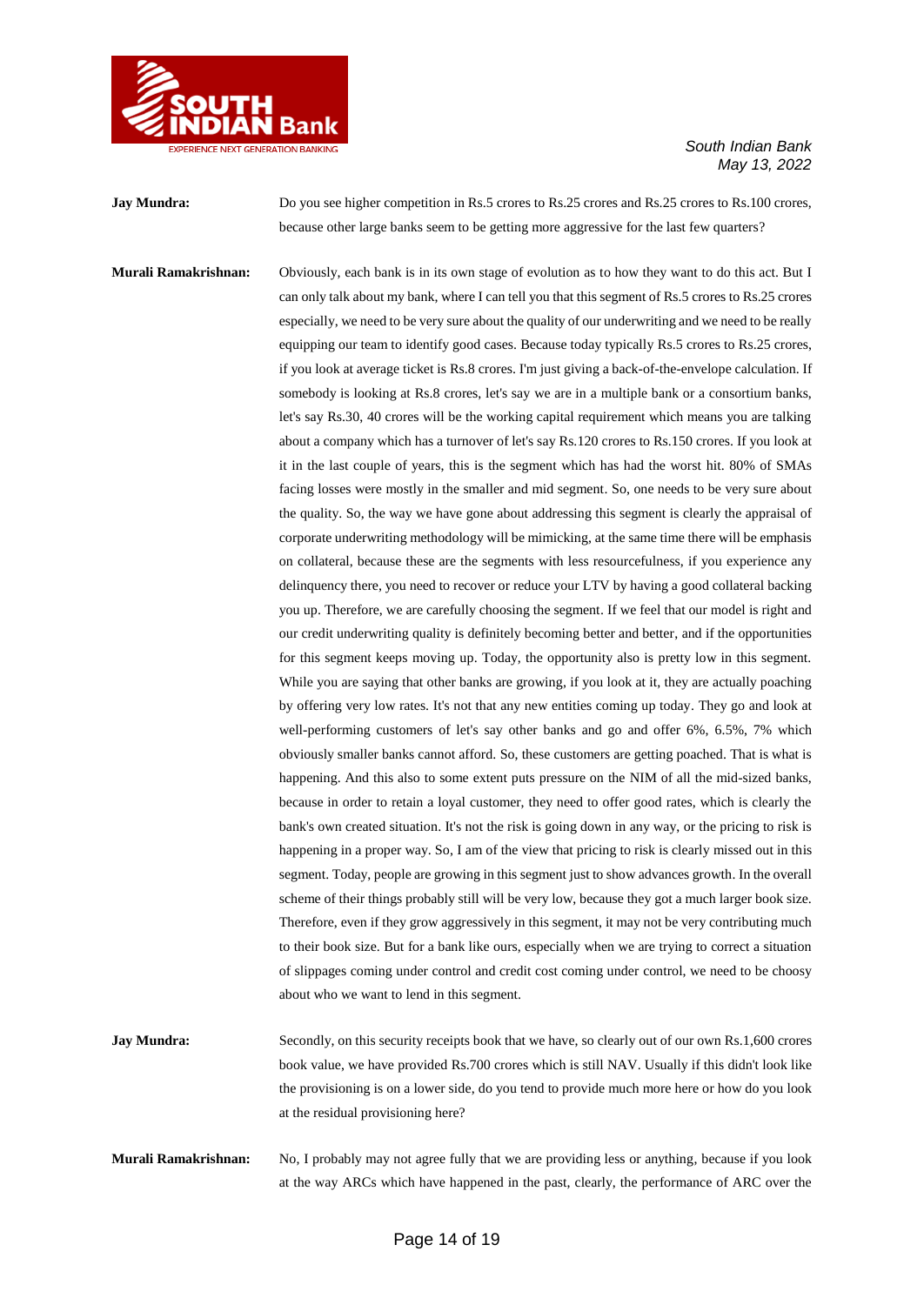

last several years, many of the sellers were not too happy with the way redemption was happening in SRs. But one thing which you should also remember that, for every quarter, there is a rating agency which looks at the possibility of recovery from various underlying cases, and they say what is the likely recovery. Now, given the fact that market has actually deteriorated in terms of recovery over the last two years, thanks to COVID, clearly, rating agencies have also rightly reduced their prediction of recoverability from these cases. And therefore, as a bank, we need to obviously take into account the provisioning which we need to take as additional provisioning. But now, if you look at the last 12-months scenario compared to the first year of COVID, when most of the courts were not functioning, most of the resolution mechanisms were not functioning, obviously, the recovery by ARCs were pretty low. But if you look at last six to eight months across all banks, recovery has been improving and so are we finding that even from ARCs. Today, ARCs are getting cases resolved either by going in for OTS or through a resolution. There is some traction happening, and we are also seeing that quarter-after-quarter things have started moving. I won't say we are in a happy state; we still have a long way to go. But whatever we used to experience earlier, compared to that I think what we are getting now is slightly better. So, I only believe that collection and recovery scenario will become better and that will make ARCs also improve their performance. And we continuously engage with all the ARCs to whom we have sold our portfolio. We have also done an additional initiative of assigning somebody who has got a rich experience in handling recovery and collection, who has been with the bank for many years to work very closely with ARCs so that our engagement with the customers whose accounts have been sold to ARCs are handled reasonably well and we are getting maximum value out of whatever we sold. So, that's how we are planning to address. In my view, we will take it as it comes. I mean, as of now, what you said is right, that 50% provision coverage is what we have, but depending on how the whole thing spans out, we will provide whatever is required to it.

**Jay Mundra:** Is there any capital raising plan?

**Murali Ramakrishnan:** No, actually, if you look at the capital adequacy, we are pretty well poised now. But having said that, for the opportunity in the market, clearly we need to beef up our balance sheet strength, for which definitely we'll be looking for opportunity to raise capital. If you ask me whether we are in a dire need to raise capital? The answer is 'no.' But will we be raising capital when there is an opportunity? The answer is 'yes.'

**Jay Mundra:** Last question on this OneCard for credit card. So, what is it for the bank? Why do you need OneCard partnership? One Card operates in a segment which a bank of your size would have very tiny percentage. I mean, you anyway as you said you have data mining and everything. So, maybe there will be very hardly overlap between their targets and then your existing customers. Wanted your thought there.

**Murali Ramakrishnan:** So, two things. One is if you want to start a credit card business on your own, credit card is a long gestation business and it requires a lot of considerable investments in the technology as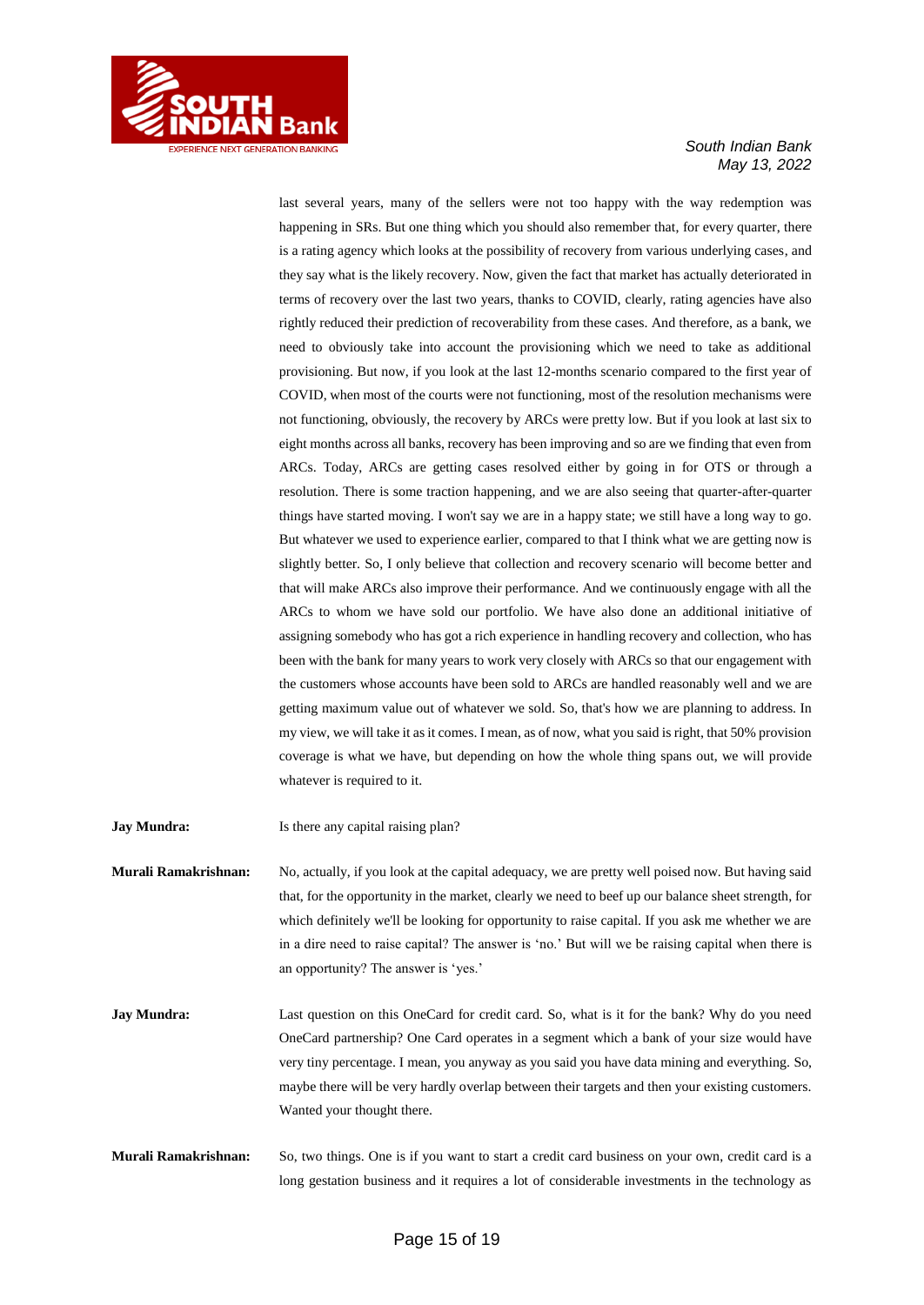

well as in the human resources side. So, if you ask me whether it is a product, which we want to start on a roll and want to take it to the level where we might initially have to take some capital expenses as well as some losses before we turn around, this is a long gestation business. So, currently, in our scheme of things, we don't want to venture on our own. Having said that, it's worthy of pursuing because this one business which can give you much better ROA. And we are trying to basically partner with somebody who has got expertise in this field, who has done this credit card business for years, and all of them work with me, so, I know all of them, and they have good expertise in this area and we are specifying the norms, which will match with our risk appetite. So, we are clearly specifying, this is the risk which we would want to take in this business, because credit card business as you know is a high return, high risk business. So, how do you control risk? By only having your own risk appetite clearly understood and having your norms which will fit in with your risk appetite. So, with that, if you underwrite, obviously, you will have everything to gain. I would slightly disagree that the segment which they are targeting and the segment which we want to target, they are not different. When we are trying to say that we would want to grow in retail with a better quality, we would want to obviously target customers who's CIBIL scores are better, who are in the age group of let's say 25 to 35, who have got lot more professional career ahead and who are working in good sectors. That's the segment we want to look at for growing our retail. If somebody's looking for a credit card today, he might look for a home loan tomorrow, he might look for a car loan day after tomorrow. So, clearly, what you're acquiring as a customer today, you have a customer lifecycle dependent loans which we can do from the bank. So, the whole methodology is to acquire a customer and then work with the customer to keep increasing your penetration with the customer in terms of offering all of the products, apart from the third party products that you want to sell. So, clearly, it very much synchronizes with the strategy, which I have in mind in terms of increasing our customer base, increasing our product suite and improving the overall wallet from the customer, which will improve our overall ROE and ROA. So, it makes immense sense to go with the partnership at this juncture instead of starting on our own, which today may not make sense for the bank of our size.

**Moderator:** The next question is from the line of Sagar Roongta from Anand Rathi. Please go ahead.

**Sagar Roongta:** So, I just want to follow on the earlier question. If you can throw some color on how the market currently is in terms of competitive intensity among SME, business loans and about the growth prospect it has?

**Murali Ramakrishnan:** If you look at the SME business scenario, unlike large corporate, where to a large extent be driven by the outlook of the industry. In SME, since it will be mostly regional based or area based entities, clearly, the uniqueness of SMEs is what is going to make them survive. So, whenever we look at SME cases for onboarding, we need to see what is special about them, which will make them survive. Because if it's a very easy business where the barrier to entry is very low, anybody can get in if the margins are attractive, more and more people will get in and that is a sure way to spoil the spreads, and that is a sure sign that SME will go down the trend.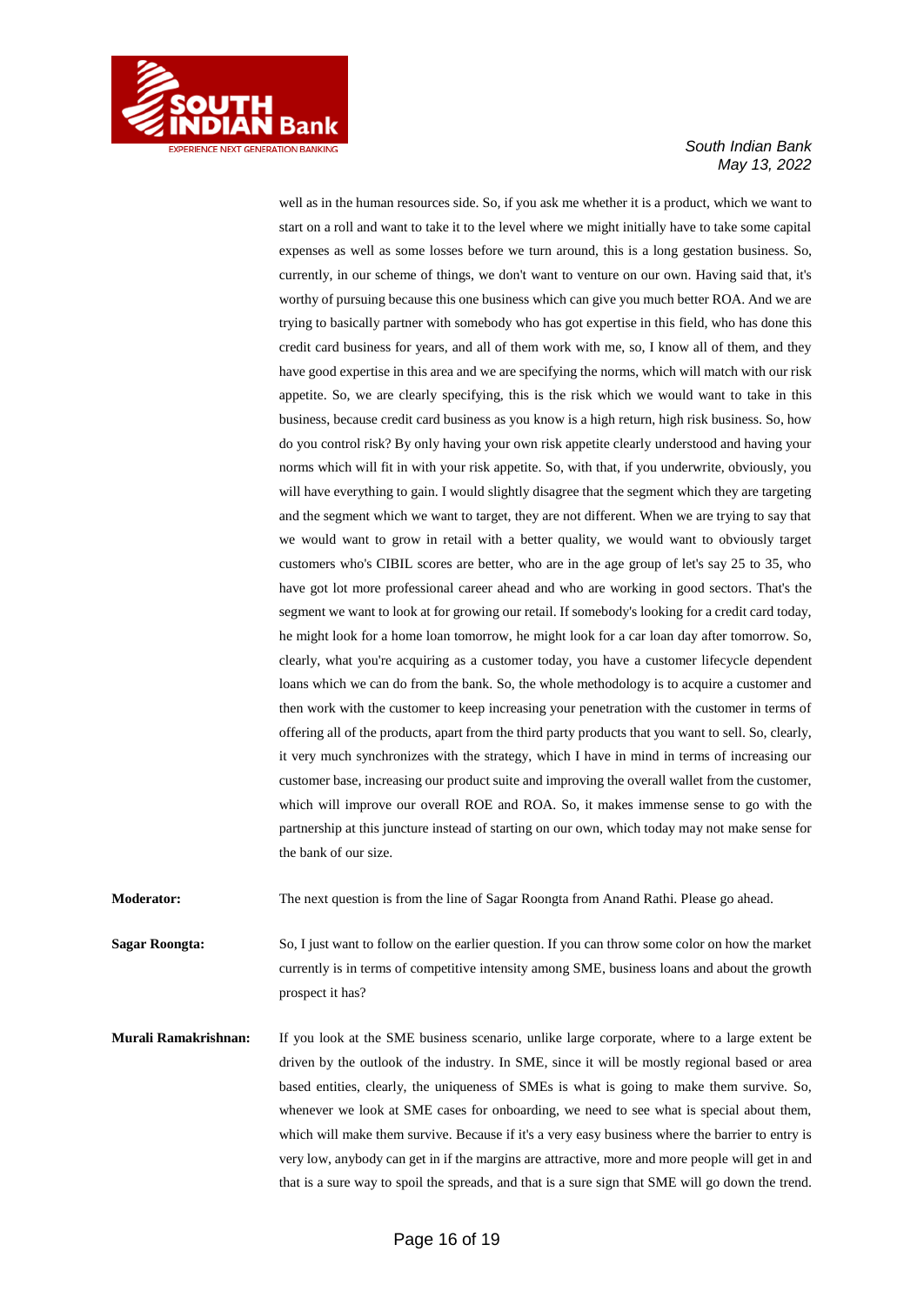

Therefore, when you're looking at onboarding good SME customers across the country, we need to see which business are they in, depending on the geography in which they're operating, let's say if it's SME based out of industrial center in Pune or Chennai, are they acting as OEMs to a major auto manufacturer over there. Obviously, you look at how long have they been supplying that product and how integral are they in terms of the overall scheme of the principle, etc., That's what we should look at when we're trying to onboard them. If you look at markets like Kerala, for example, we will look at whether somebody is in rubber plantation or tourism business, etc., and kind of penetration they have had in that line of business. So, when it comes to assessing SME potential, I must say that it is more and more regional based and more and more area based. So, what we are trying to do is since we have a fairly good distribution network, we have got 928 branches spread across the country with 18 regions, and each region has its own uniqueness. So, we clearly give the target and we sort of given the guideline on which industries are having outlook which are positive, which industries are having a stable outlook, which industries have a negative outlook. So, we try and stay away from industries which are not doing well, where there is a negative outlook. But here again, there could be locations where even though they might be in that industry, but their uniqueness in that locality probably will be helping them to do very well over there and they might have a long history of operating from there. Such customers, obviously, we would definitely onboard. So, when it comes to SME, it's more I would say, very locations based strategy is what we are following. The key to building an SME book is to be very sensitive about the quality. If you get your quality act right, you have a good money to make, especially in the rising rate scenario, you can afford to charge reasonably good rate for pricing the risk. So, right now we are at a phase where we were continuing to degrow for some time, now we started actually building back now. We are still to reach the level which we were, but this year, hopefully we will be able to surpass the book and we will be able to show some decent growth over there. I'm looking at overall double-digit growth for the entire portfolio, of which, definitely SME will be one of the key contributors to my business. The average disbursement run rate we are seeing is about Rs.400 crores to Rs.450 crores in a month. If you look at a six months average it will be about Rs.300 crores. So, we are seeing continuous traction happening in terms of disbursement happening. And here again, the sub-segment which is growing is the lower segment which is essentially up to Rs.2 crores ticket size where the average ticket size would be about Rs.1 crore where it will be more akin to retail and even the way the business is run will be akin to retail business, where you have a very standard set norms and you don't have too much of deviation, it will be backed with good collateral and the business model is sustainable and there is a uniqueness for the promoter to have a sustainable advantage.

**Moderator:** The next question is from the line of Mehul Khandelwal from Span Capital Services. Please go ahead.

**Mehul Khandelwal:** In last year, we have grown at 3% on loan book. So, what gives us confidence that we will grow double-digit in FY'23?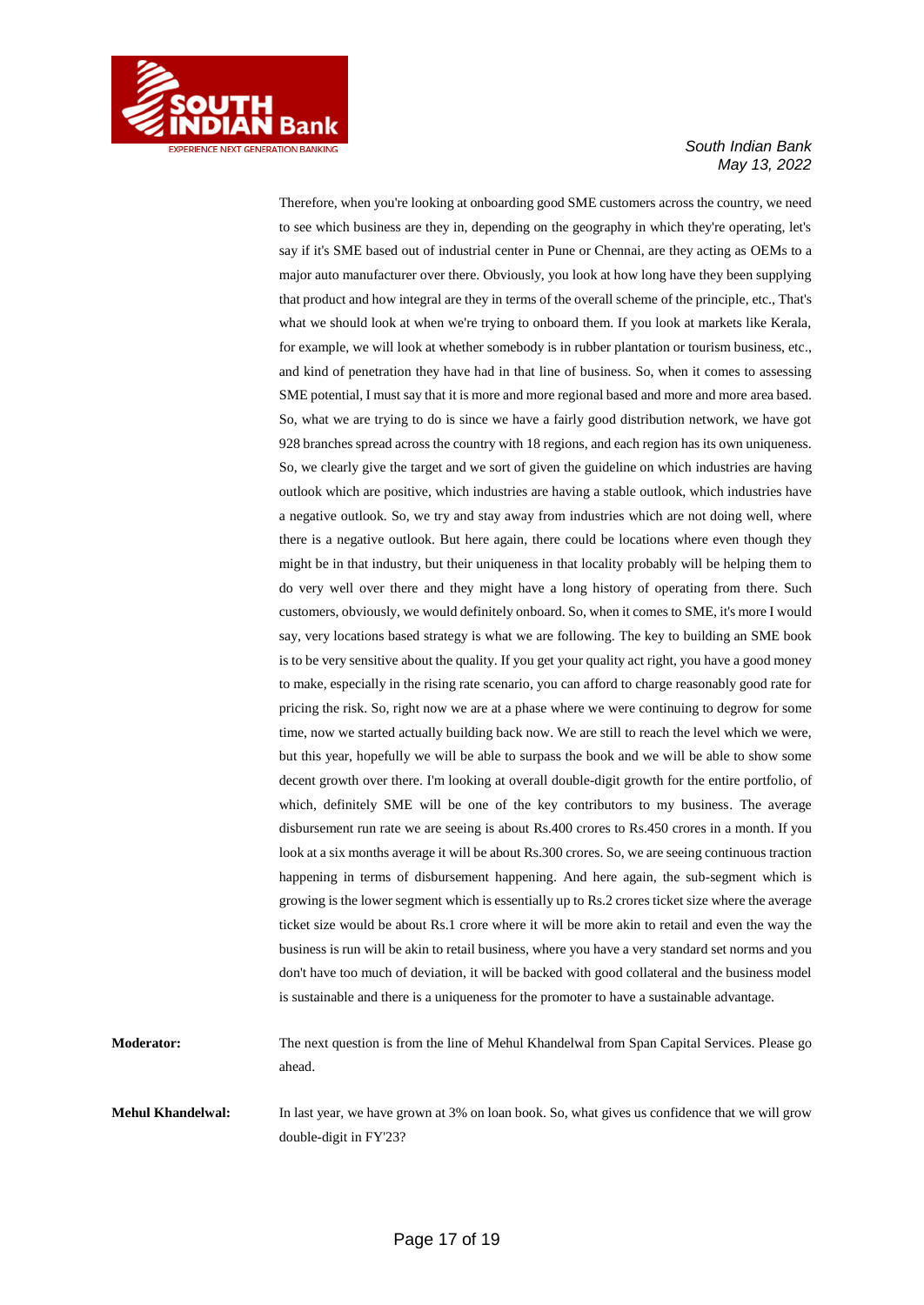

## **Murali Ramakrishnan:** If you see my growth in the last four months, we were degrowing our book because we were setting up the entire structure of the bank to really do quality sourcing and quality underwriting and we are also setting up control division, to ensure that we are not hit with any conflict of interest and internal, external frauds. So, all that got stabilized. Economy was also not doing that well in the first quarter and even up till mid of second quarter, things were not that great. So, we actually started growing our book if you ask me from month of September onwards. If you look at the growth which we have actually posted especially in Q4, we have shown a growth of close to 10%, we have almost grown Rs.2,500 crores of book from the starting book of January. So, I am not saying that I will do an annualized growth of 30%-40%, I am looking at a growth of lower double digits. But I would like to repeat that between quality and growth, still go for quality because that's what it is going to sustain. If good quality assets are available, we will definitely grow more. I am not going to limit myself by saying that I will grow only 10% or 12% or 13% or 15%. If there are good quality assets available, and if the team really which is geared up now to really source more and more, I am sure we are taking an ambitious target of wanting to reach double digit. We will take it as it comes. **Mehul Khandelwal:** Would you like to quantify double digit in terms of a number like what you are targeting, midteen or high teen, anything? **Murali Ramakrishnan:** You can take it as 10%. **Mehul Khandelwal:** Sir, you are targeting ROE of 15% and 1% ROA. In how many years? **Murali Ramakrishnan:** It's a very theoretical question if you ask me because we would want to reach this level. It's not about in how many years we will reach. It's a question of how soon we would want to reach at that level, which is dependent on so many things, I mean, it's a composite number, right. So, you need to look at the book which you are trying to build, you need to look at the delinquency, the behavior of each of this sub portfolio, etc., In my original vision statement, I said we will reach it by 2024, but given the fact that COVID has really pushed everything by one year, I am hoping that we will reach it by 2025 March. **Mehul Khandelwal:** Out of the restructuring book of Rs.2,400 crores, how do you see this panning out this year like what are the chances of recovery or any growth kind of improvement over there? **Murali Ramakrishnan:** One-fourth of the book has slipped into NPA, rest of all I think will behave without much issues. **Moderator:** Management, over to you. **Murali Ramakrishnan:** If you have any more questions, please do not hesitate to send an e-mail or talk to any of our colleagues. We will be happy to take your questions. I would like to thank all the participants for taking your time out to be part of this call. As I keep saying in every analyst call, our endeavor is to provide as much information as transparently as possible. Whatever information we have,